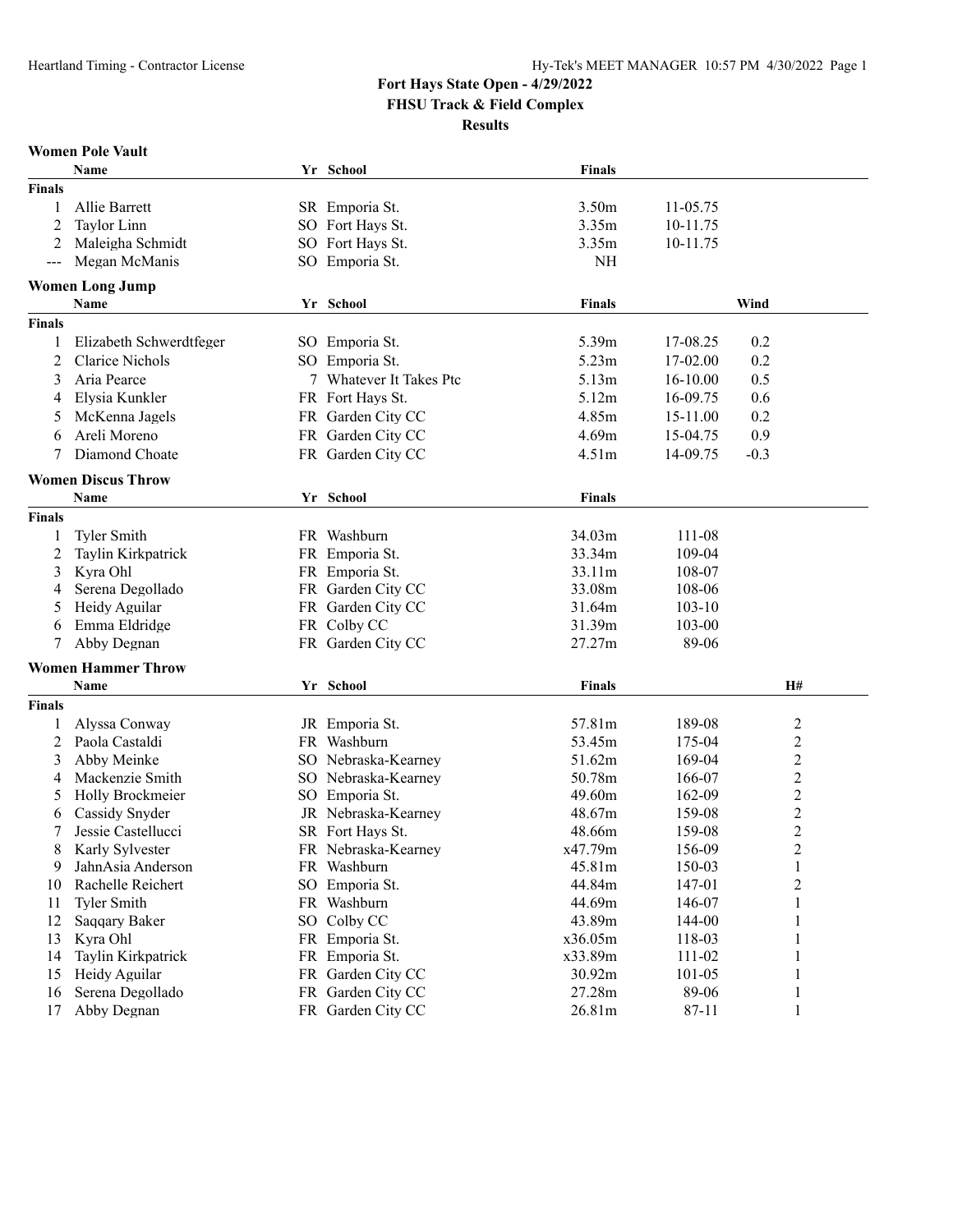**Men Pole Vault**

### **Fort Hays State Open - 4/29/2022 FHSU Track & Field Complex**

**Results**

|                      | Name                           |  | Yr School                     | <b>Finals</b>     |                  |                                           |  |
|----------------------|--------------------------------|--|-------------------------------|-------------------|------------------|-------------------------------------------|--|
| <b>Finals</b>        |                                |  |                               |                   |                  |                                           |  |
| 1                    | <b>Ryan Stanley</b>            |  | JR Fort Hays St.              | 4.76m             | 15-07.25         |                                           |  |
| 2                    | Mark Faber                     |  | SR Fort Hays St.              | 4.61m             | 15-01.50         |                                           |  |
| 2                    | Aaron Hunt                     |  | JR Emporia St.                | 4.61m             | 15-01.50         |                                           |  |
| 4                    | Loren Faurot                   |  | FR Fort Hays St.              | 4.31m             | 14-01.75         |                                           |  |
| 5                    | Carter Jones                   |  | SO Fort Hays St.              | x3.86m            | 12-08.00         |                                           |  |
| 6                    | Cameron Collins                |  | FR Garden City CC             | 3.65m             | 11-11.75         |                                           |  |
| $--$                 | Brayden Staab                  |  | SO Emporia St.                | NH                |                  |                                           |  |
| <b>Men Long Jump</b> |                                |  |                               |                   |                  |                                           |  |
|                      | Name                           |  | Yr School                     | <b>Finals</b>     |                  | Wind                                      |  |
| <b>Finals</b>        |                                |  |                               |                   |                  |                                           |  |
|                      | Debonaire Williams             |  | FR Garden City CC             | 6.62m             | 21-08.75         | 0.9                                       |  |
| 2                    | Joshua Reuting                 |  | SO Emporia St.                | 6.40m             | 21-00.00         | 2.9                                       |  |
| 3                    | Payton Marshall                |  | SO Emporia St.                | 6.38m             | 20-11.25         | 4.2                                       |  |
| 4                    | Yusef Elghzali                 |  | SO Emporia St.                | 6.20m             | 20-04.25         | 5.1                                       |  |
| 5                    | Garrett Meyer                  |  | SO Emporia St.                | x6.01m            | 19-08.75         | 3.5                                       |  |
| 6                    | Elisha Handsaker               |  | FR Garden City CC             | 5.90m             | 19-04.25         | 6.2                                       |  |
| 7                    | Cameron Collins                |  | FR Garden City CC             | 5.82m             | 19-01.25         | 6.0                                       |  |
| 8                    | Andre Dafney                   |  | FR Garden City CC             | x5.60m            | 18-04.50         | 1.2                                       |  |
|                      |                                |  |                               |                   |                  |                                           |  |
|                      | <b>Men Discus Throw</b>        |  |                               |                   |                  |                                           |  |
|                      | Name                           |  | Yr School                     | <b>Finals</b>     |                  | H#                                        |  |
| <b>Finals</b>        |                                |  |                               |                   |                  |                                           |  |
| 1                    | Andrew Schuller                |  | JR Nebraska-Kearney           | 50.61m            | 166-00           | $\overline{c}$                            |  |
| 2                    | Jaden Magana                   |  | FR Washburn                   | 48.48m            | 159-01           | 2                                         |  |
| 3                    | Mitch Miller                   |  | JR Washburn                   | 47.30m            | 155-02           | $\overline{c}$                            |  |
| 4                    | Connor Wiggins                 |  | JR Nebraska-Kearney           | 46.80m            | 153-06           | $\overline{c}$                            |  |
| 5                    | Kolgan Ohl                     |  | SO Fort Hays St.              | 46.75m            | 153-04           | $\overline{c}$                            |  |
| 6                    | Alex Goracke                   |  | SO Nebraska-Kearney           | 45.59m            | 149-07           | $\overline{c}$                            |  |
| 7                    | <b>Turner Scow</b>             |  | SO Nebraska-Kearney           | x45.50m           | 149-03           | $\overline{c}$                            |  |
| 8                    | <b>Braden Rose</b>             |  | SO Washburn                   | 44.08m            | 144-07           | $\overline{c}$                            |  |
| 9                    | Sam Stranathan                 |  | SR Washburn                   | x44.01m           | 144-05           | 2                                         |  |
| 10                   | Vaai Seumalo                   |  | FR Garden City CC             | 41.02m            | 134-07           | 1                                         |  |
| 11                   | Cooper Harred                  |  | SO Emporia St.                | 40.31m            | 132-03           | 1                                         |  |
| 12                   | <b>Tyler Stindt</b>            |  | FR Fort Hays St.              | 38.61m            | 126-08           | 1                                         |  |
| 13                   | Jacob Serrano<br>Will Herren   |  | SO Fort Hays St.              | 38.28m<br>37.54m  | 125-07           | $\overline{\mathbf{c}}$<br>$\overline{2}$ |  |
| 14                   |                                |  | FR Emporia St.                |                   | 123-02           |                                           |  |
|                      | 15 Tyler Steedley              |  | FR Colby CC                   | 36.75m<br>x35.75m | 120-07<br>117-03 | $\mathbf{1}$                              |  |
| 16<br>17             | Logan Ayers<br>Travis Morrison |  | FR Washburn<br>SO Emporia St. | 35.24m            | 115-07           | 1                                         |  |
| 18                   | Tobin Gardner                  |  | SO Colby CC                   | 35.12m            | 115-03           |                                           |  |
| 19                   | Nicholas Parker                |  | FR Emporia St.                | x34.15m           | 112-00           |                                           |  |
| 20                   | Camden Dore                    |  | FR Emporia St.                | x32.50m           | 106-07           |                                           |  |
| 21                   | Cameron Collins                |  | FR Garden City CC             | 27.87m            | 91-05            |                                           |  |
| 22                   | <b>Bradley Breckenridge</b>    |  | FR Washburn                   | x21.87m           | 71-09            | 1                                         |  |
| $--$                 | Justice Akinmoladun            |  | FR Washburn                   | <b>FOUL</b>       |                  | 2                                         |  |
|                      |                                |  |                               |                   |                  |                                           |  |